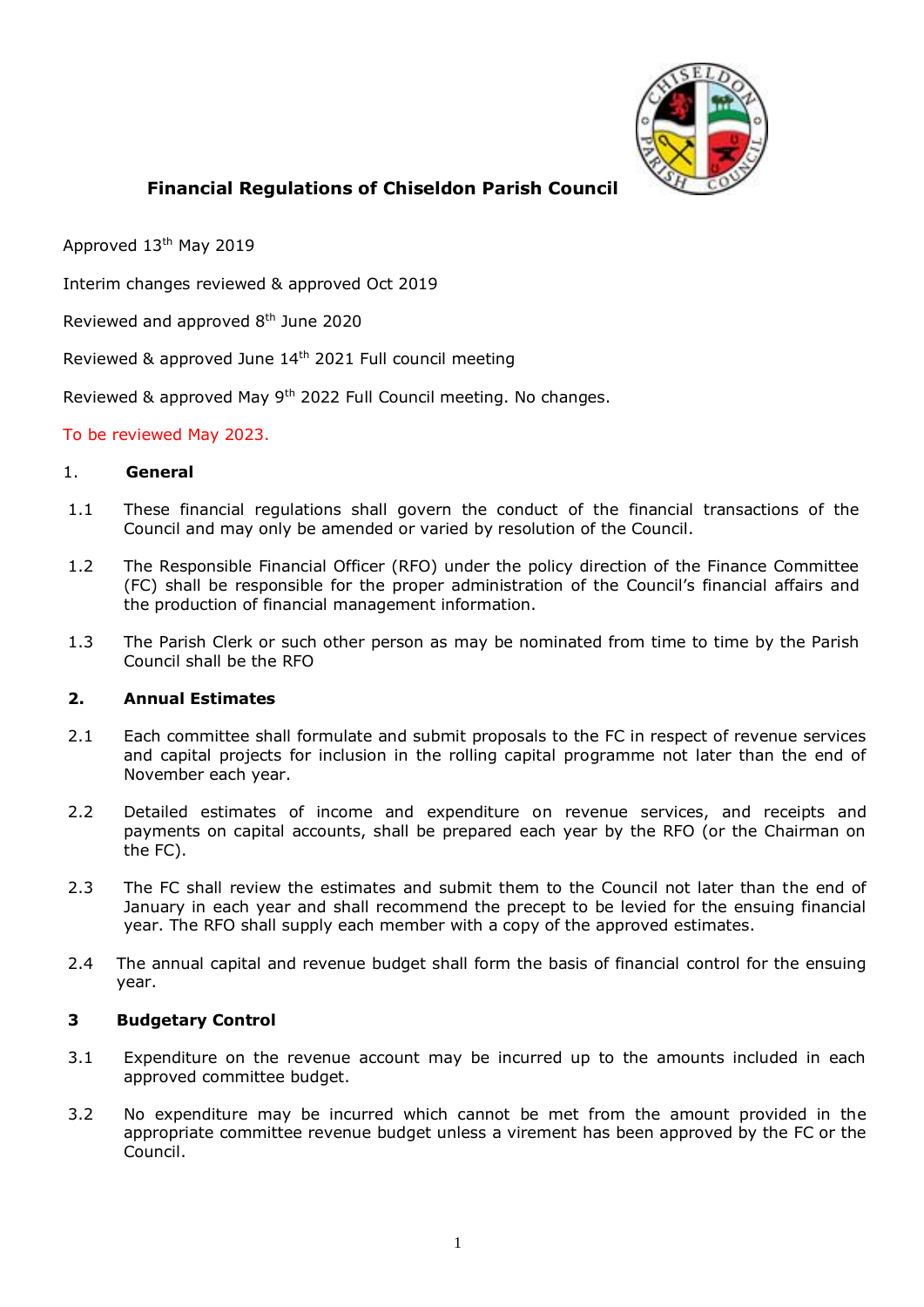- 3.3 The RFO shall periodically provide the FC with a statement of income and expenditure to date under each head of the approved annual revenue and capital budget.
- 3.4 The Clerk or RFO may incur expenditure on behalf of the Council that is necessary to carry out any repair replacement or other work, which is of such extreme urgency that it must be done at once, whether or not there is any budget provision for the expenditure, subject to a limit of £2,500. The Clerk or RFO shall report the action to the appropriate committee as soon as practicable thereafter.
- 3.5 Where expenditure is incurred in accordance with regulation 3.4 and the sum required couldn't be met from savings made elsewhere within the committee's approved budget, it shall be subject to the provisions of a supplementary estimate approved by the FC or the Council.
- 3.6 Unspent provisions in the revenue budget shall not be carried forward to a subsequent year, although material amounts may be ringfenced if there is good reason for expenditure to be deferred.
- 3.7 No expenditure shall be incurred in relation to any capital project and no contract entered into or tender accepted involving expenditure on capital account unless the committee concerned are satisfied that it is contained in the rolling capital programme and that the necessary capital funds are available, or the requisite borrowing approval can be obtained.
- 3.8 All capital works shall be administered in accordance with the Council's standing orders and financial regulations relating to contracts.
- 3.9 The Finance Committee shall conduct a budget review exercise every 3 months using the relevant reports to identify areas of over or underspend of the budget and make recommendations to rectify if required. Full council shall be made aware of this report and any decisions recommended by the Finance Committee will be subject to full council vote.

## **4 Accounting and Audit (Internal Controls)**

- 4.1 All accounting procedures and financial records of the Council shall be determined by the RFO as required by the Accounts and Audit Regulations 2003, as amended by the Accounts and Audit Amendment Regulations 2006, **Accounts and Audit Regulations 2011 and Accounts and Audit Regulations 2015** and any subsequent amendments thereto.
- 4.2 The RFO shall be responsible for completing the annual accounts of the Council as soon as practicable after the end of the financial year and shall submit them to and report thereon to the FC.
- 4.3 The following principles shall be observed in connection with accounting duties.
	- a The duty of providing information, calculating, checking and recording sums due to, or from, the Council, shall be separated as completely as possible from the duty of collecting or dispersing them.
	- b Officers charged with the duty of examining and checking the accounts of cash transactions should not be engaged in any of those transactions.
	- c It is however recognised that the achievement of the separation of the functions referred to at a and b above will be extremely limited as the Parish Clerk and/or RFO may be the only people available to carry out most of them

4.4

The RFO shall be responsible for maintaining an adequate and effective system of internal audit of the Council's accounting, financial and other operations in accordance with regulation 5 of the Accounts and Audit Regulations 2003, as amended by the Accounts and Audit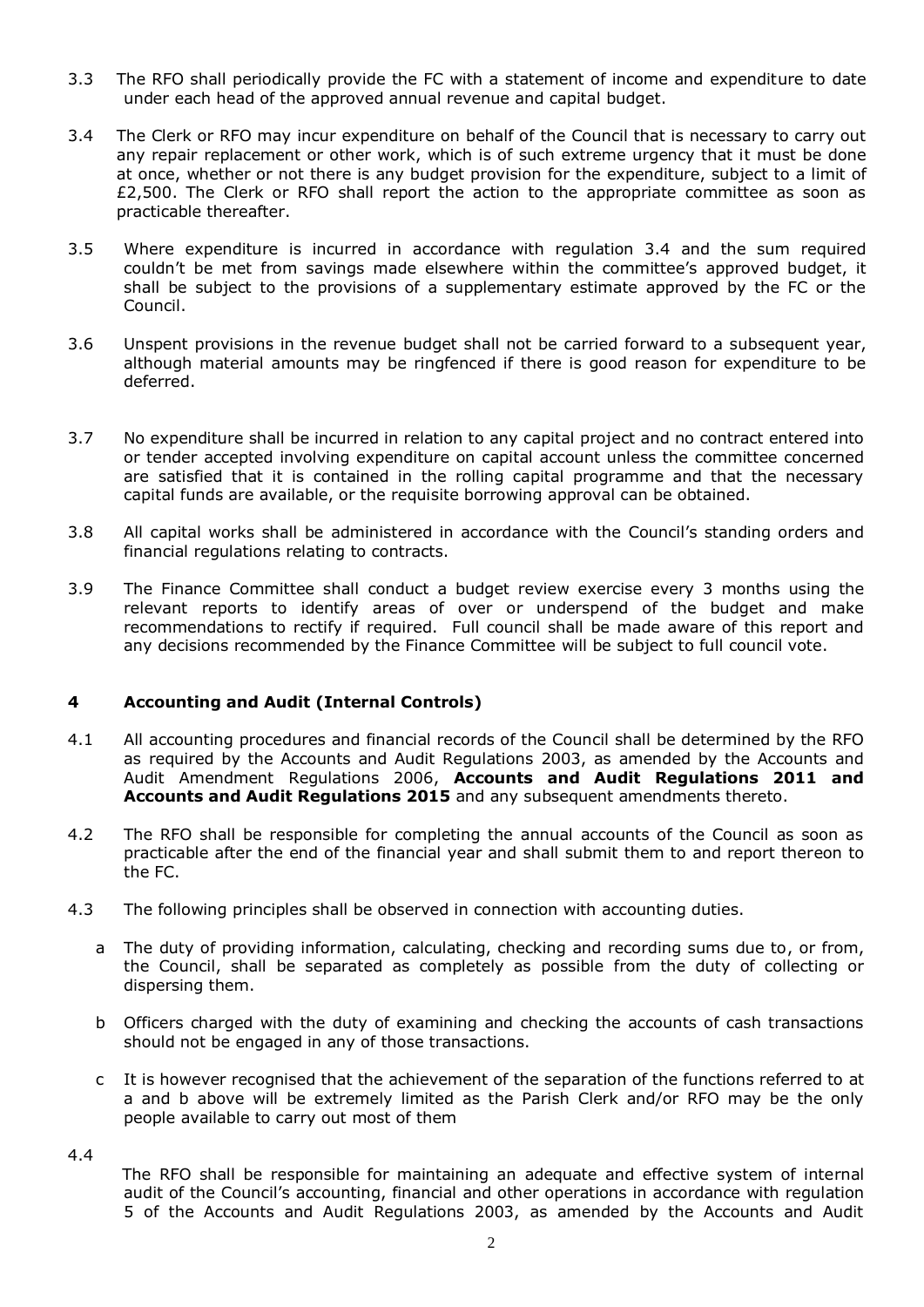Amendment Regulations 2006, **Accounts and Audit Regulations 2011 and Accounts and Audit Regulations 2015**. Any officer or member of the Council shall, if the RFO requires, make available such documents of the Council which relate to their accounting and other records as appear to the RFO to be necessary for the purpose of the audit and shall supply the RFO with such information and explanation as the RFO considers necessary for that purpose.

4.5 Every quarter the full council will review the budget report from the Xero accounting package to monitor spend against budget to highlight any areas of overspend that may be a concern and to identify areas of underspend to ensure Council funds are spent in the manner for which they were raised via the Precept.

### **5.**

## **Accounting and Audit (Internal Controls)**

- 5.1 All accounting procedures and financial records of the Council shall be determined by the RFO as required by the Accounts and Audit Regulations 2003, as amended by the Accounts and Audit Amendment Regulations 2006, **Accounts and Audit Regulations 2011 and Accounts and Audit Regulations 2015** and any subsequent amendments thereto.
- 5.2 The RFO shall be responsible for completing the annual accounts of the Council as soon as practicable after the end of the financial year and shall submit them to and report thereon to the FC.
- 5.3 The following principles shall be observed in connection with accounting duties.
	- a The duty of providing information, calculating, checking and recording sums due to, or from, the Council, shall be separated as completely as possible from the duty of collecting or dispersing them.
	- b Officers charged with the duty of examining and checking the accounts of cash transactions should not be engaged in any of those transactions.
	- c It is however recognised that the achievement of the separation of the functions referred to at a and b above will be extremely limited as the Parish Clerk and/or RFO may be the only people available to carry out most of them

#### 5.4

The RFO shall be responsible for maintaining an adequate and effective system of internal audit of the Council's accounting, financial and other operations in accordance with regulation 5 of the Accounts and Audit Regulations 2003, as amended by the Accounts and Audit Amendment Regulations 2006, **Accounts and Audit Regulations 2011 and Accounts and Audit Regulations 2015**. Any officer or member of the Council shall, if the RFO requires, make available such documents of the Council which relate to their accounting and other records as appear to the RFO to be necessary for the purpose of the audit and shall supply the RFO with such information and explanation as the RFO considers necessary for that purpose.

Every quarter the full council will review the budget report from the Xero accounting package to monitor spend against budget to highlight any areas of overspend that may be a concern and to identify areas of underspend to ensure Council funds are spent in the manner for which they were raised via the Precept.

#### **6.**

## **Banking Arrangements and Cheques**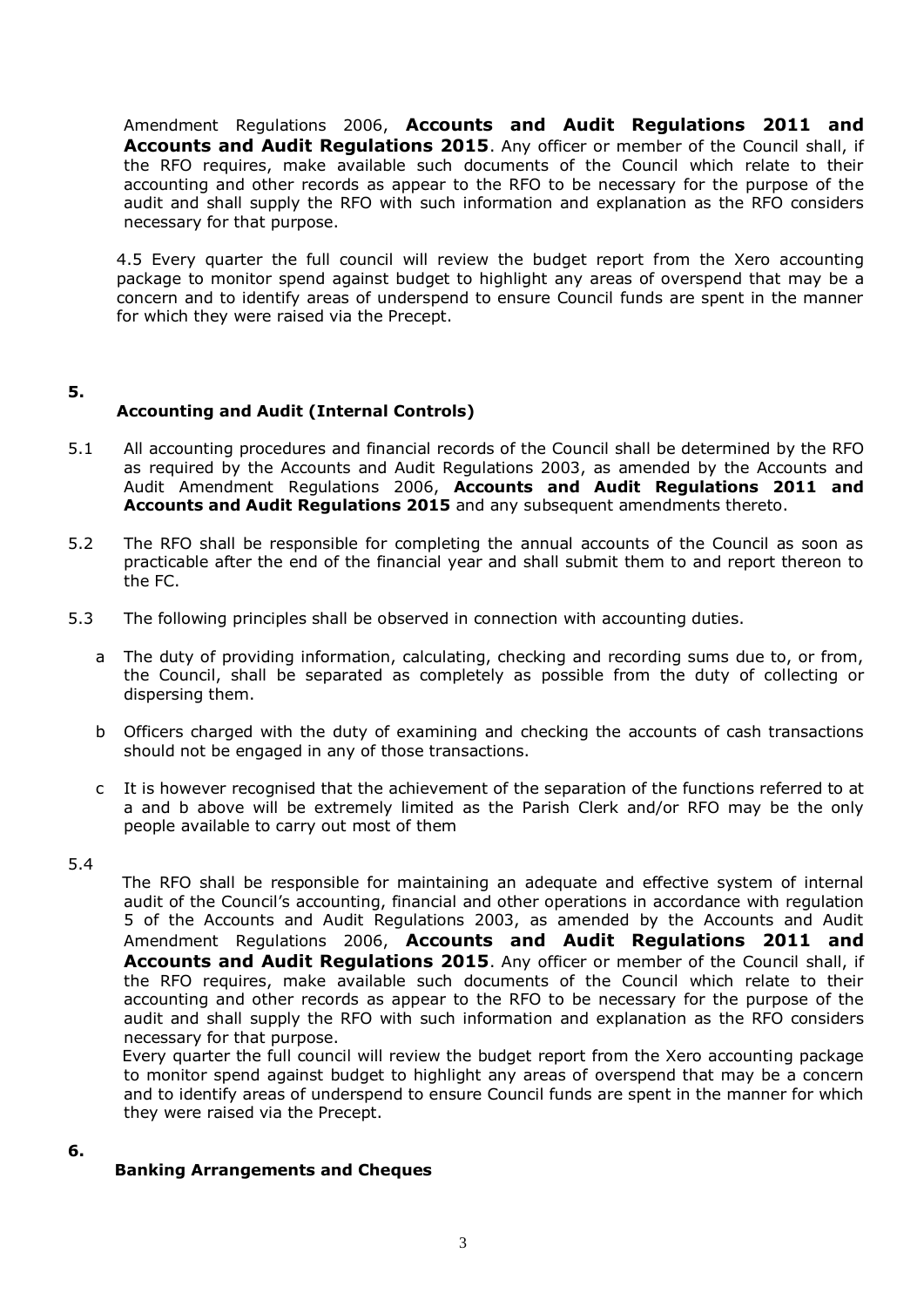- 6.1 The Council's banking arrangements shall be made by the RFO and approved by the FC .
- 6.2 A schedule of the payment of money shall be prepared by the RFO and together with the relevant invoices etc presented to the FC. If the schedule is in order it shall be authorised by a resolution of the committee and signed by the chairman or vice chairman. The Chairman of the relevant committee or the Council Chairman (as appropriate) will sign the invoice to indicate their approval of payment. The RFO will sign the invoice to confirm the accuracy of the invoice for goods or services supplied.
- 6.3 Cheques drawn on the bank account in accordance with the schedule referred to above shall be signed by two duly authorised members of the Council including, wherever possible, the RFO. *(Amended from 3 by full council vote in March 2018)*
- *6.4* Where On-line banking is used as a method of payment, all payments will be inputted by one authorised member of staff and approved by 1 authorised Councillor. This comprises of 2 authorised individuals as per schedule 6.3 above.

#### **7. Payment of Accounts**

- 7.1 All payments shall be effected by cheque or other order drawn on the Council's bankers.
- 7.2 All invoices for payment shall be examined, verified and approved by the respective committee chairperson for payment. Before approving an invoice the committee chairperson shall satisfy himself/herself that the work, goods or services to which the invoice relates have been received or carried out
- 7.3 Invoices shall be passed to the RFO who shall check for arithmetical accuracy, and shall code them to the appropriate expenditure head. He/she shall take all possible steps to settle all invoices submitted, and which are in order, within 30 days of their receipt.
- 7.4 When the RFO is satisfied that invoices are in order he/she shall certify them for payment.
- 7.5 All duly certified invoices will then be entered on the schedule referred to in 5.2 above.
- 7.6 In addition to items 7.1 to 7.5 above, the council will where possible, make payments of accounts via On-line banking, using the Unity banking system. Where on-line payments are not possible, cheques will be drawn as per the above procedures.

## **8. Payments of Salaries and Wages**

- 8.1 The payment of all salaries and wages shall be made by the RFO in accordance with the payroll records. Currently the payroll process is not contracted out. The HRMC "Basic PAYE Tools" system will be used to calculate deductions.
- 8.2 Staff will be paid monthly by the council's current method of approving expenditure. Staff will also have any expenses approved and paid monthly by the same methods. (if applicable) Statutory PAYE and NI deductions will be made before salaries are calculated. The RFO will ensure relevant monthly payments to HMRC are carried out.
- 8.3 The Council will conduct salary reviews with staff as required. This will be conducted by the Finance Committee (if active) with a recommendation to Full Council for approval. The national pay scale for Clerks will be used to calculate the Clerk's salary review. Other staff will have a review based on performance against criteria.
- *8.4* Cheques drawn on the bank account in accordance with the schedule referred to above shall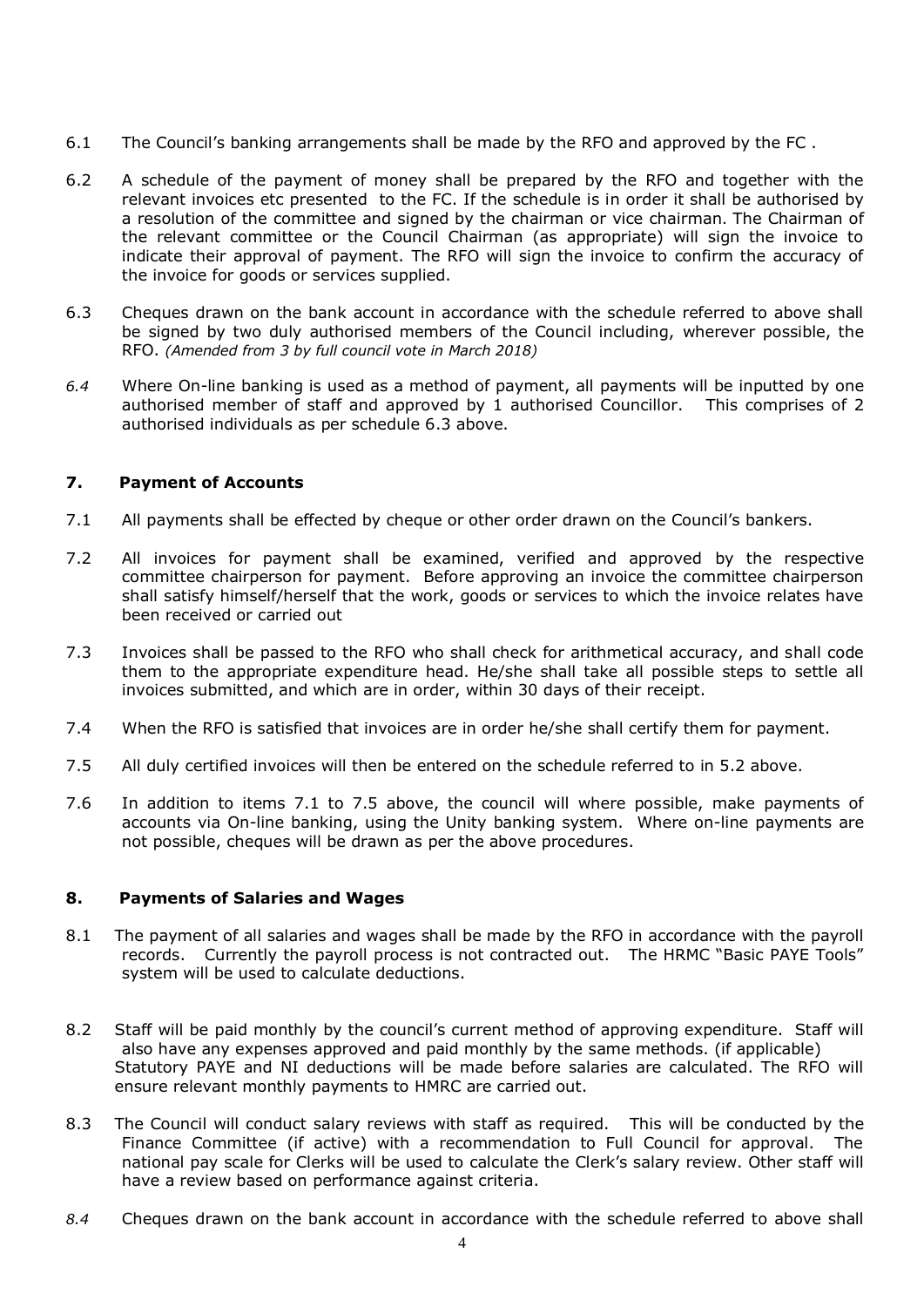be signed by two duly authorised members of the Council including, wherever possible, the RFO. *(Amended from 3 by full council vote in March 2018)*

- 8.5 If thought appropriate by the council, payment for certain items (principally Salaries) may be paid by banker's standing order providing that the instructions are signed, or otherwise evidenced by two members are retained and any payments are reported to council as made. The approval of the use of banker's standing order shall be renewed by resolution of the council at least every two years.
- 8.6 Payroll is authorised by the Chair of Finance Committee (if active) or by the Council Chairman or Vice Chairman in his/her absence. Salary cheques are signed by 3 Councillors (the Clerk is not permitted to sign their own salary cheque)
- 8.7 See item 18 for pension payments

#### **9. Loans and Investments**

9.1 All loans and investments shall be negotiated by the RFO in the name of the Council and shall be for a set period of time in accordance with Council policy. Changes to loans and investments should be reported to the FC at the earliest opportunity.

- 9.2 All investments of money under the control of the Council shall be in the name of the Council.
- 9.3 All borrowing shall be effected in the name of the Council.
- 9.4 All investments certificates and other documents relating thereto shall be retained in the custody of the RFO.

#### **10. Income**

- 10.1 The collection of all sums due to the Council shall be the responsibility of and under the control of the RFO.
- 10.2 Particulars of all charges to be made for work done, services rendered or goods supplied shall be notified to the RFO and the RFO shall be ultimately responsible for the collection of all accounts due to the Council.
- 10.3 The Council will review all fees and charges annually.
- 10.4 Any bad debts shall be reported to the FC.
- 10.5 All sums received on behalf of the Council shall be paid to the RFO for banking. In all cases all receipts shall be deposited with the Council's bankers with such frequency as the RFO considers necessary.
- 10.6 A reference to the related debt, or otherwise, indicating the origin of each cheque, shall be entered on the paying in slip.
- 10.7 Personal cheques shall not be cashed out of money held on behalf of the Council.
- 10.8 The Parish Council shall not accept cash payment for any goods or services supplied by them. All payments to be in the form of cheque or direct bank transfer.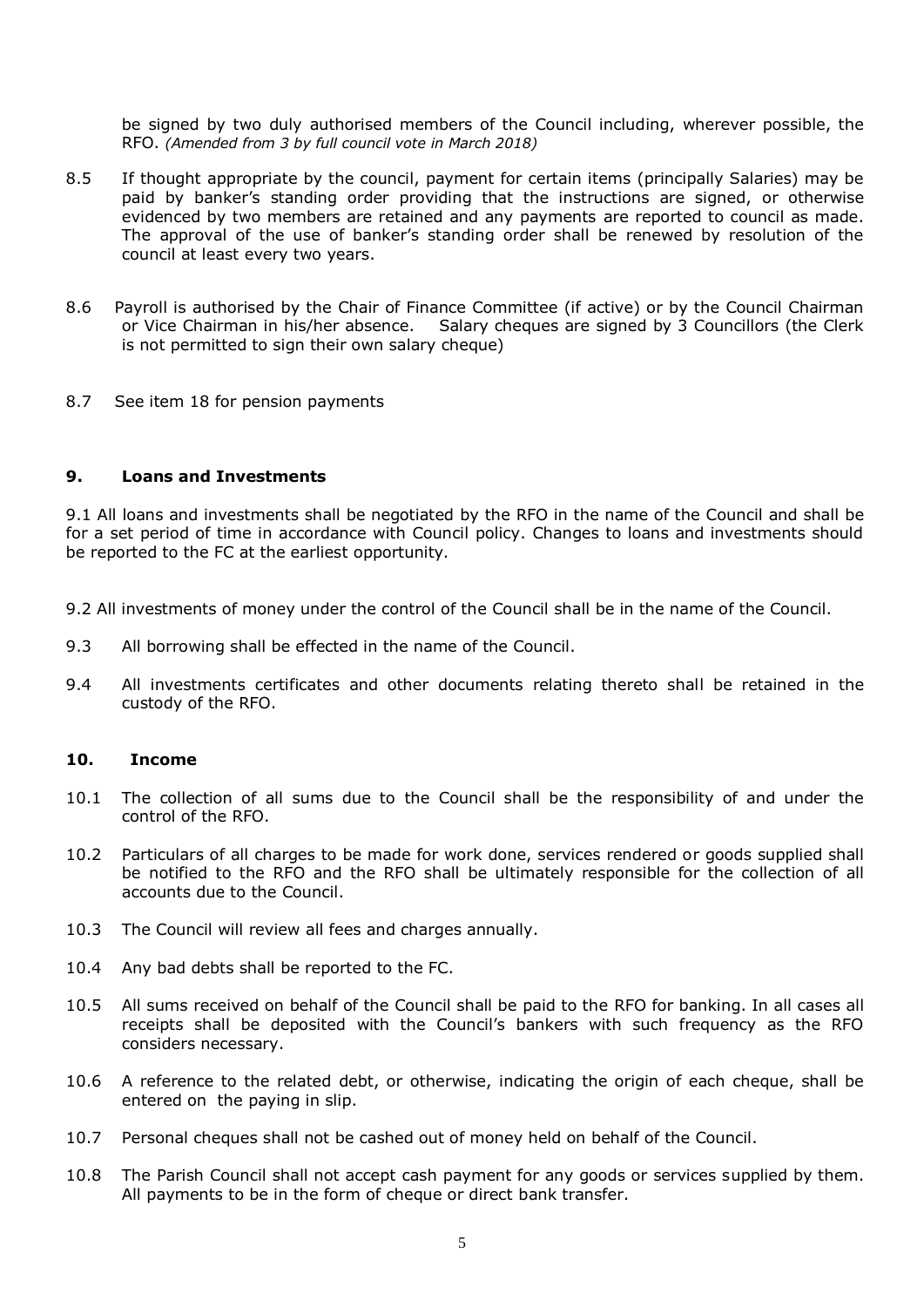#### **11. Orders for Work, Goods and Services**

- 11.1 An official order or letter shall be issued for all work, goods and services over the value of  $£1,000$  unless a formal contract is to be prepared or an official order would be inappropriate e.g petty cash purchase. Copies of orders issued shall be maintained.
- 11.2 Orders shall be controlled by the RFO.
- 11.3 The RFO and members of the Council are responsible for obtaining value for money at all times. The RFO, when issuing an official order is to ensure as far as reasonable and practicable that the best available terms are obtained in respect of each transaction.

### **12. Contracts**

- 12.1 Procedures as to the contracts are laid down in the Council's standing orders as follows:
	- a. Every contract whether made by the Council or by the committee to which power of making contracts has been delegated shall comply with these standing orders, and no exception from any of the following provisions of these standing orders shall be made otherwise than by direction of the Council or in an emergency by such a committee as aforesaid provided that these standing orders shall not apply to contracts which relate to items i to v below:
		- i. for the supply of gas, electric, water, sewerage and telephone services.
		- ii. for specialist services such as are provided by legal professionals acting in disputes, provided by a solicitor, accountants, surveyors or planning consultants.
		- iii. for work to be executed or goods or materials to be supplied which consist of repairs to or parts for existing machinery or equipment or plant.
		- iv. for work to be executed or goods or materials to be supplied which constitute an extension of an existing contract by the Council.
		- v. for goods or materials proposed to be purchased which are proprietary articles and/or which are sold only at a fixed price.
		- b. Where it is intended to enter into a contract:
			- i. exceeding £1,000 in value for the supply of goods or materials or for the execution of works or services other than such goods, material, works or specialist services as are excepted as set out in paragraph (a) the Council, committee or sub-committee shall endeavour to obtain tenders from at least three firms.
			- ii for expenditure which is already fully allowed for in the precept the spending committee shall have executive powers.
			- iii for expenditure which is not fully allowed for in the precept the spending committee shall submit its proposals to the Council for approval.

iv Where the council intends to procure or award a public supply contract, public service contract or public works contract as defined by The Public Contracts Regulations 2015 ("the Regulations") which is valued at £25,000 or more, the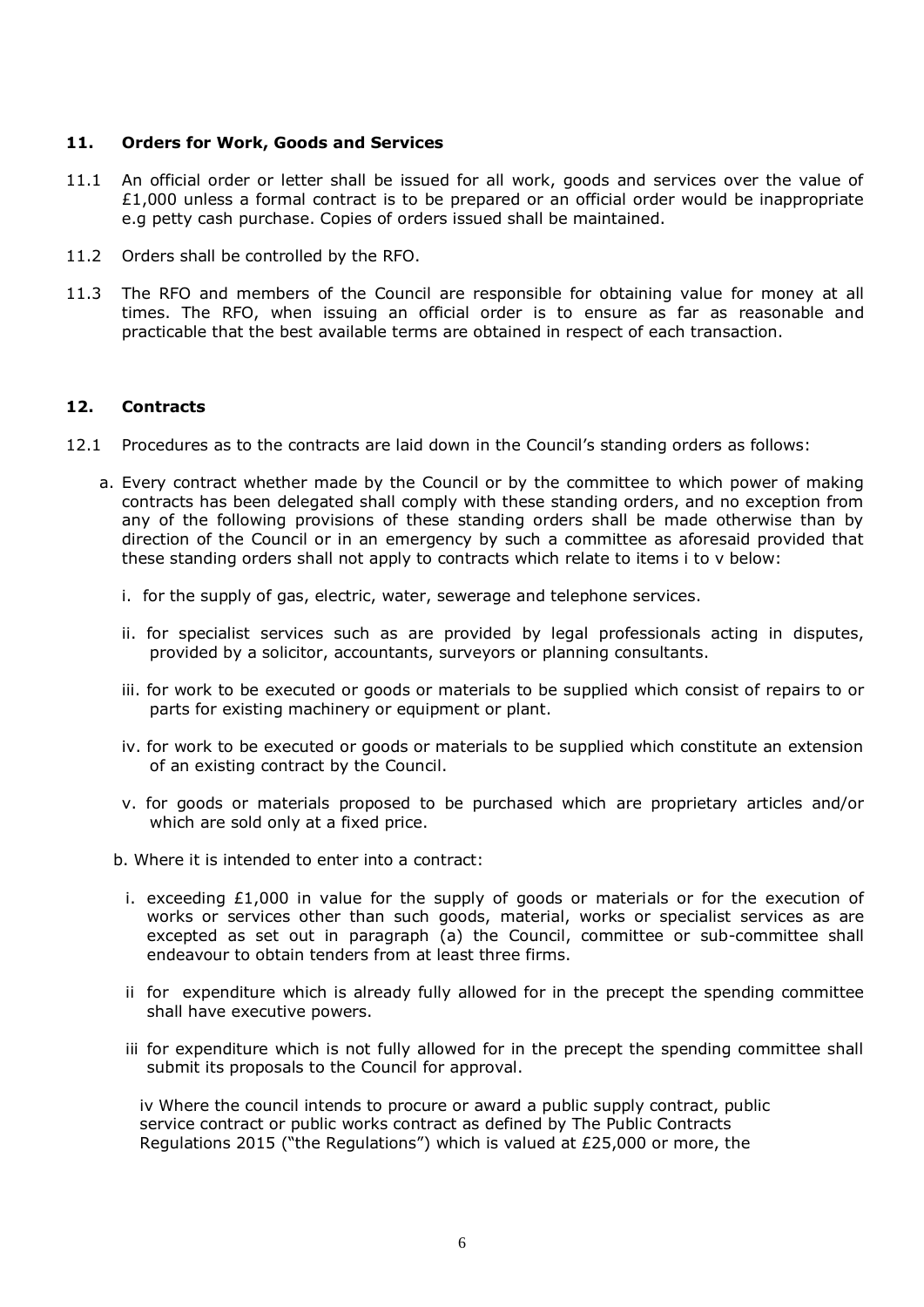council shall comply with the relevant requirements of the Regulations<sup>1</sup>.

v. The full requirements of The Regulations, as applicable, shall be followed in respect of the tendering and award of a public supply contract, public service contract or public works contract which exceed thresholds in The Regulations set by the Public Contracts Directive 2014/24/EU (which may change from time to time)<sup>2</sup>.

- c. When applications are made to waive standing orders relating to contracts to enable a tender to be negotiated without competition the reason shall be embodied in a recommendation to the Council.
- d. Every exception made by a committee to which the power of making contracts has been delegated shall be reported to the Council and the report shall specify the emergency by which the exception shall have been justified,
- e. Such invitations to tender shall state the general nature of the intended contract and the Clerk shall obtain the necessary technical assistance to prepare a specification in appropriate cases. The invitation shall in addition state that tenders must be sent via email --addressed to the Clerk and the last date by which such tenders should reach the Clerk. Each tendering firm shall supply their quote via and email attachment (word or PDF etc) which will not be opened and reviewed until the prescribed date for reviewing tenders for that contract.
- f. All emailed tenders shall be opened at the same time on the prescribed date by the Clerk or the properly authorised deputy in the presence of at least one member of the Council.
- g. If less than three tenders are received for contracts valued above £1,000 or if all the tenders are identical the Council may make such arrangements as it thinks fit for procuring the goods or materials or executing the works.
- h. The Council shall not be obliged to accept the lowest or any tender.

## **13. Payments Under Contracts for Building or Other Constructive Work**

13.1 Payments on account of the contract sum shall be made within the time specified in the contract by the RFO upon authorised certificates of the architect or other consultants engaged to supervise the contract. (subject to any percentage withholding as may be agreed in the particular contract).]

- 13.2 Where contracts provide for payment by instalments the RFO shall maintain a record of all such payments. In any case when it is estimated that the total cost of the work carried out under the contract, excluding fluctuation clauses, will exceed the contract sum by 5% or more a report shall be submitted to the appropriate committee.
- 13.3 Any variation to a contract or addition to or omission from a contract must (following consultation with the appropriate committee and the Council) be approved by the Clerk in

<sup>&</sup>lt;sup>1</sup> The Regulations require councils to use the Contracts Finder website to advertise contract opportunities, set out the procedures to

be followed in awarding new contracts and to publicise the award of new contracts

<sup>2</sup> Thresholds currently applicable are:

a) For public supply and public service contracts 209,000 Euros (£181,302)

b) For public works contracts 5,225,000 Euros (£4,551,413)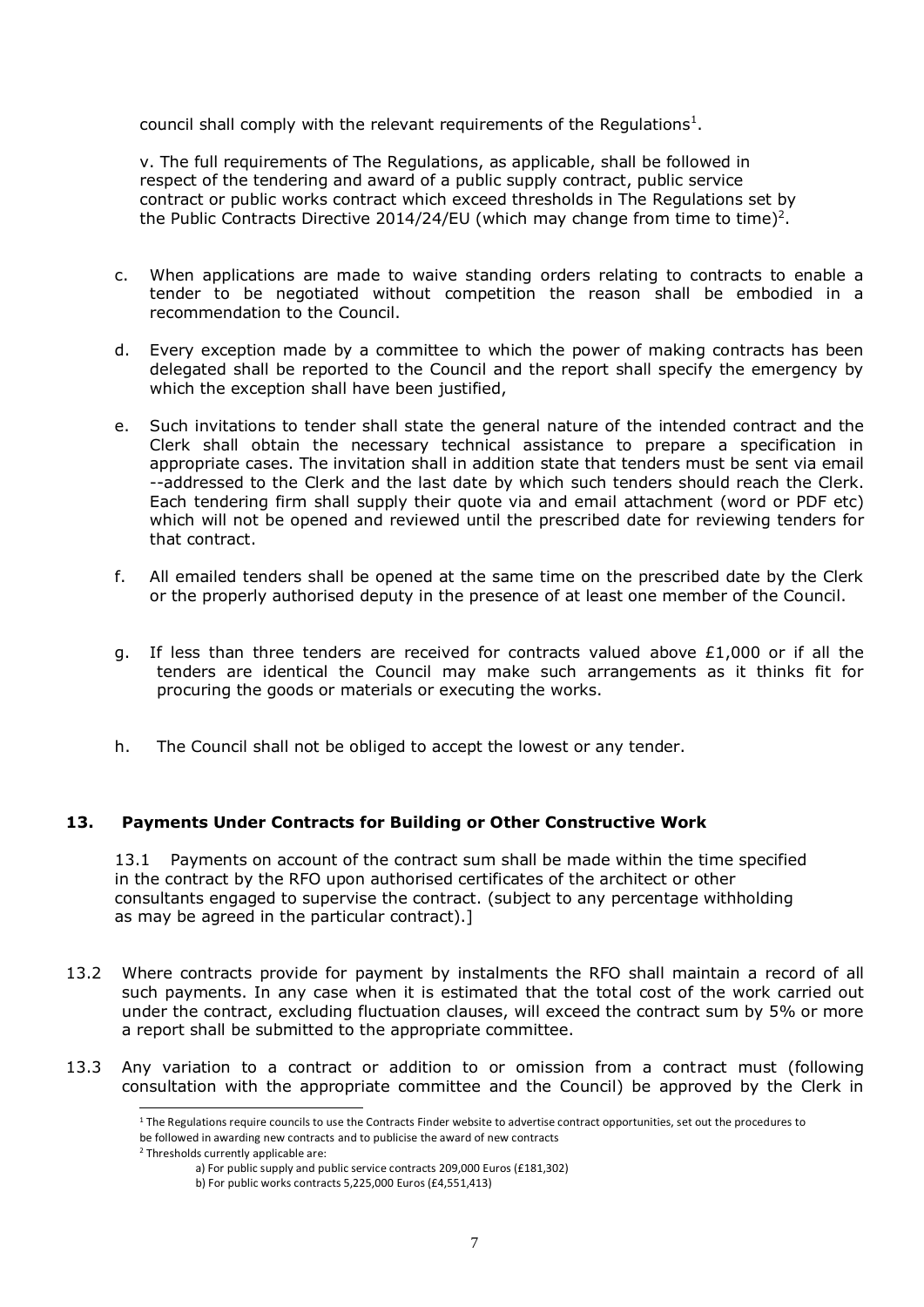writing, the appropriate committee being informed where the final cost is likely to exceed the financial provision.

#### **14. Stores and Equipment**

14.1 The Clerk shall be responsible for the care and custody of stores and equipment.

### **15. Properties and Estates**

15.1 The clerk shall make appropriate arrangements for the custody of all title deeds of properties owned by the Council and shall ensure a record is maintained of all properties owned by the Council, recording the location, extent, plan, reference, purchase details, nature of the interest, tenancies granted, rents payable and purpose for which held in accordance with regulation 4 (3) ( B) of the Accounts and Audit Regulations 1996.

15.2 No property shall be sold, leased or otherwise disposed of without the authority of the Council, save where the estimated value of any one item does not exceed £500.

#### **16.**

#### **Insurance**

- 16.1 The RFO shall effect all insurances and negotiate all claims on the Council's insurers, taking advice from other sources if required.
- 16.2 The RFO shall keep a record of all insurances effected by the Council and the property and risk covered thereby and annually review it.
- 16.3 The RFO shall be notified of any loss liability or damage or any event likely to lead to a claim.
- 16.4 All appropriate employees of the Council shall be included in a suitable fidelity guarantee insurance.

#### **17. Revision of Financial Regulations**

17.1 It shall be the duty of the FC to review the financial regulations of the Council on an annual basis and to make such recommendations to the Council as the committee considers are required.

#### **18. Provision of Pension to salaried staff**

- 18.1 As per legal requirement all salaried staff will be added to the Parish Council's pension scheme with the minimum legal contribution required by both employee and employer.
- 18.2 Any payment above the minimum from the employer will be subject to a majority vote of the Finance Committee and can be reviewed at any time.
- 18.3 As minimum payments change due to changes in the law, the employer (Via the RFO) will ensure that legal requirements are still met with regards to these payments.
- 18.4 Staff will be kept fully informed of the payments they must make and the payments the